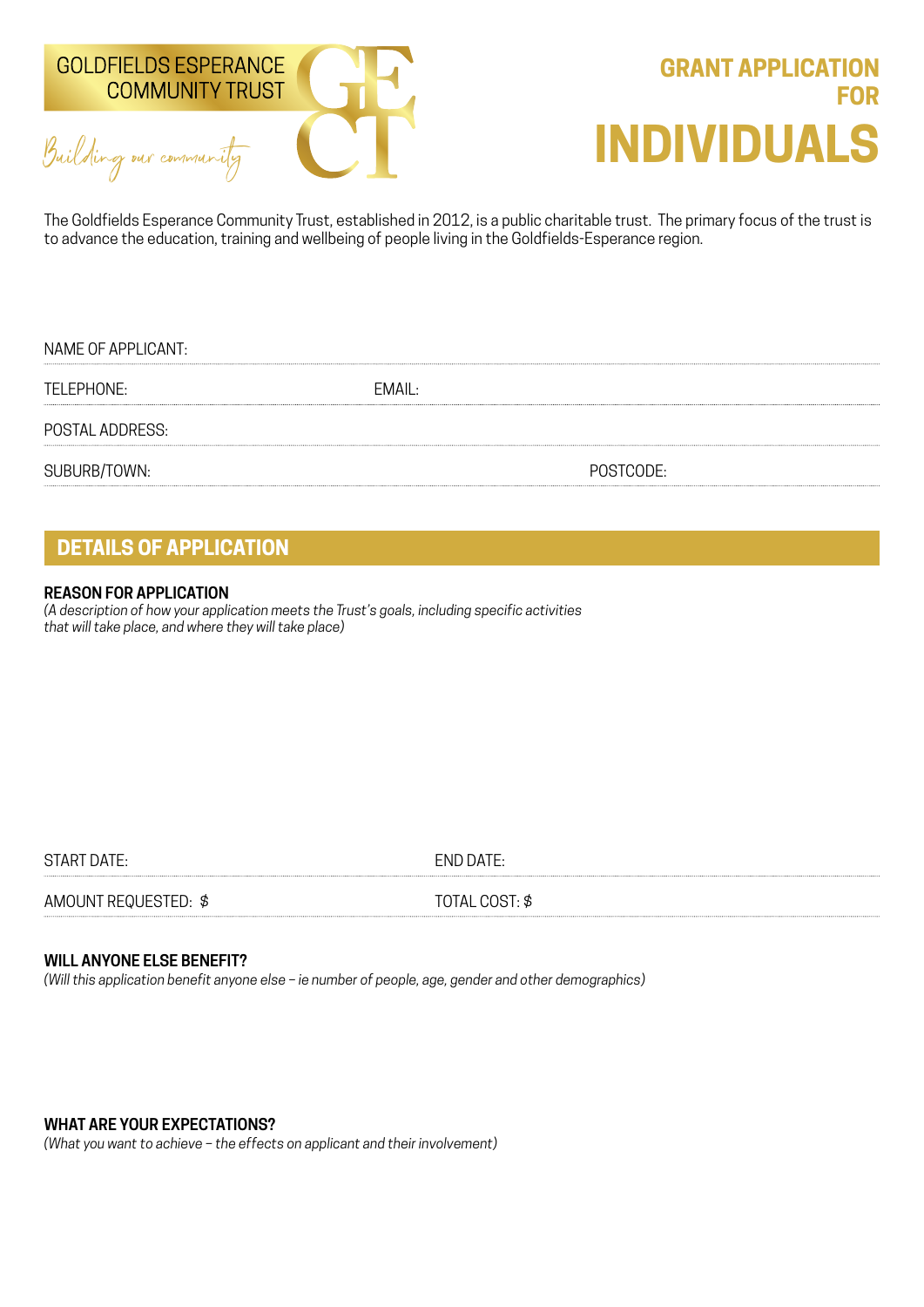# **PROJECT BUDGET**

Outline your project budget including details of other funding that has been confirmed and applied for. The budget must balance (total income = total expenditure).

| <b>INCOME</b>                                                                                                                                               | $\boldsymbol{\mathsf{S}}$ |
|-------------------------------------------------------------------------------------------------------------------------------------------------------------|---------------------------|
| Amount requested in this application                                                                                                                        |                           |
| <b>Other funding sources</b><br>Confirmed funding<br>(list name of funders and confirmed amount, including cash contribution)                               |                           |
|                                                                                                                                                             |                           |
|                                                                                                                                                             |                           |
| <b>Unconfirmed funding</b><br>(if you have applied for other funding that is unconfirmed please list the name of the<br>organisation applied to and amount) |                           |
|                                                                                                                                                             |                           |
|                                                                                                                                                             |                           |
| In-kind contributions<br>(include an estimated value for non-cash contributions such as services, equipment,<br>time and materials)                         |                           |
| <b>TOTAL INCOME</b>                                                                                                                                         |                           |
| <b>EXPENDITURE</b><br>(Breakdown of individual line items such as equipment, travel/transport, etc)                                                         | \$                        |
|                                                                                                                                                             |                           |
|                                                                                                                                                             |                           |
|                                                                                                                                                             |                           |
|                                                                                                                                                             |                           |
| In-kind expenditure (as above)                                                                                                                              |                           |
| <b>TOTAL EXPENDITURE</b>                                                                                                                                    |                           |